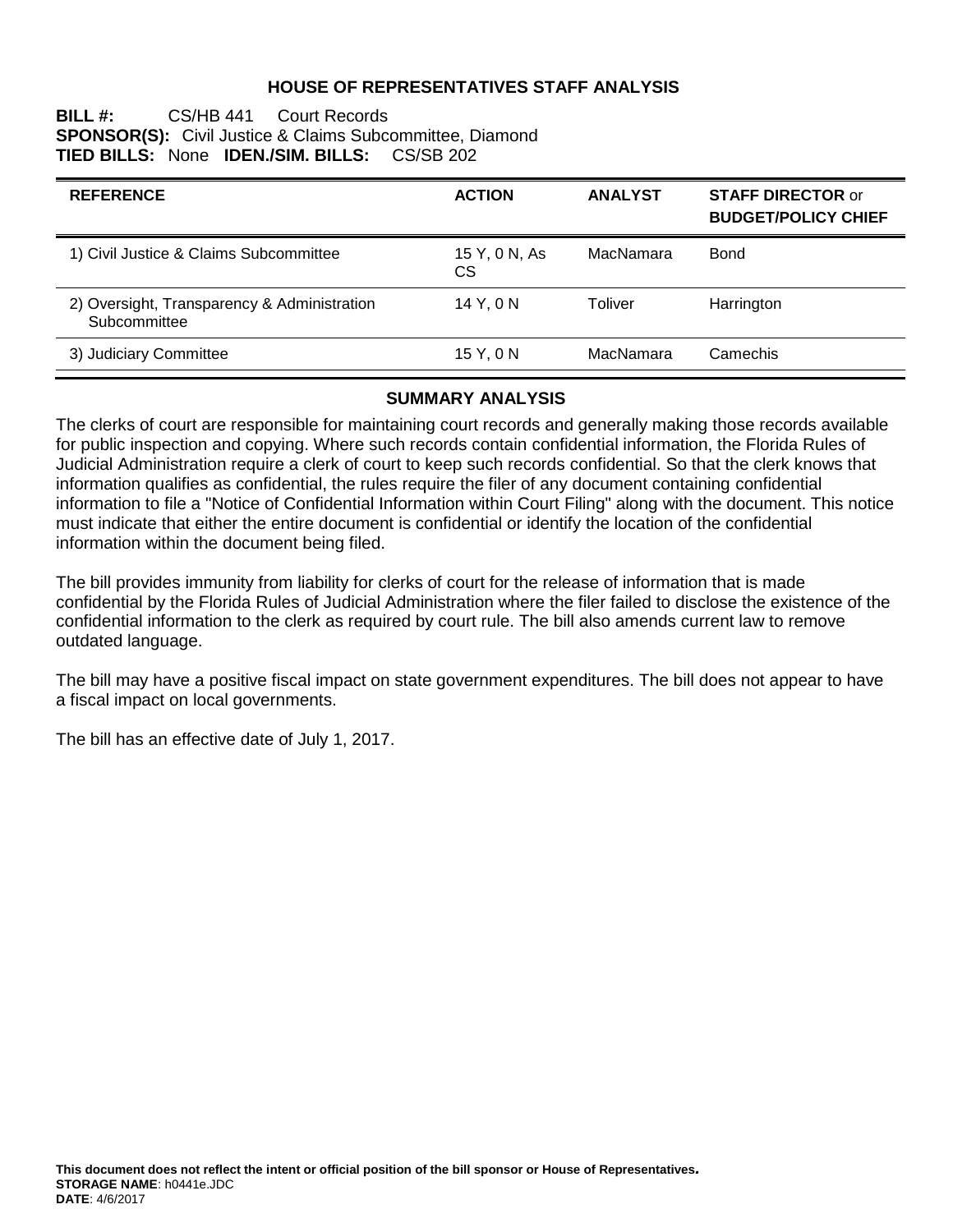### **FULL ANALYSIS**

### **I. SUBSTANTIVE ANALYSIS**

### A. EFFECT OF PROPOSED CHANGES:

#### **Current Law**

The Florida Constitution provides every person the right to inspect or copy any public record made or received in connection with the official business of any public body, officer, or employee of the state, or of persons acting on their behalf.<sup>1</sup> This right to access public records includes records made or received by legislative, executive, and judicial branches of government.<sup>2</sup>

A clerk of court is a custodian of public records. As custodian, clerks are required to provide access to and copies of public records. Certain records are confidential or exempt<sup>3</sup> from disclosure under public records laws, including personal information of certain individuals such as law enforcement personnel, firefighters, justices and judges, state attorneys, magistrates, and others as specified by statute.<sup>4</sup> A clerk of court, as the custodian of public records, is responsible for maintaining official records and court records that may be confidential or exempt.

#### *Court Records and Confidential Information*

An official record is recorded by the clerk as part of a general series called "Official Records" and includes such documents as court orders, mortgages, deeds, notices of levy, tax warrants, and liens.<sup>5</sup>

Florida Rule of Judicial Administration 2.420(d) sets out procedures for determining confidentiality of court records. It requires filers and allows parties and affected non-parties to file a "Notice of Confidential Information within Court Filing," which triggers a review by the clerk of the court and a process to temporarily or permanently maintain the information as confidential.<sup>6</sup> Once the form notice is filed, the clerk of court must review filings identified as containing confidential information to determine whether the information is facially subject to confidentiality.<sup>7</sup>

For court records filed with the clerk of court on and after January 1, 2012, the clerk must maintain any social security numbers and financial account numbers in those records as confidential and exempt from disclosure under public records law.<sup>8</sup> Clerks are not liable for inadvertently releasing social security, bank account, charge, debit, and credit card numbers found in court records that were filed before January 1, 2012.<sup>9</sup> However, a person whose social security number or financial account number is contained in an older record, or his or her attorney or legal guardian, may request that the clerk redact the numbers from the record.<sup>10</sup>

 $\overline{a}$ 

**STORAGE NAME**: h0441e.JDC **PAGE: 2** <sup>10</sup> *See* s. 119.0714(2), F.S.

 $<sup>1</sup>$  Fla. Const. art. I, s. 24(a).</sup>

<sup>2</sup> *Id*.

 $3$  There is a difference between records the Legislature designates as exempt from public record requirements and those the Legislature designates as *confidential* and exempt. A record classified as exempt from public disclosure may be disclosed under certain circumstances. *See WFTV, Inc. v. The School Board of Seminole*, 874 So.2d 48 (Fla. 5th DCA 2004), review denied 892 So.2d 1015 (Fla. 2004); *City of Riviera Beach v. Barfield*, 642 So.2d 1135 (Fla. 4th DCA 2004); and *Williams v. City of Minneola*, 575 So.2d 687 (Fla. 5th DCA 1991). If the Legislature designates a record as confidential and exempt from public disclosure, the record may not be released by the custodian of public records to anyone other than the persons or entities specifically designated in statute. *See* 85-62 Fla. Op. Att'y Gen. (1985).

 $4$  S. 119.071(3)(d), F.S.

 $5$  S. 28.222(2) and (3), F.S.

 $6$  Fla. R. Jud. Admin. 2.420(d)(2).

 $^7$  Fla. R. Jud. Admin. 2.420(d)(2)(B).

 $^8$  S. 119.0714(2)(e), F.S.

 $^{9}$  S. 119.0714(2)(d), F.S.

**DATE**: 4/6/2017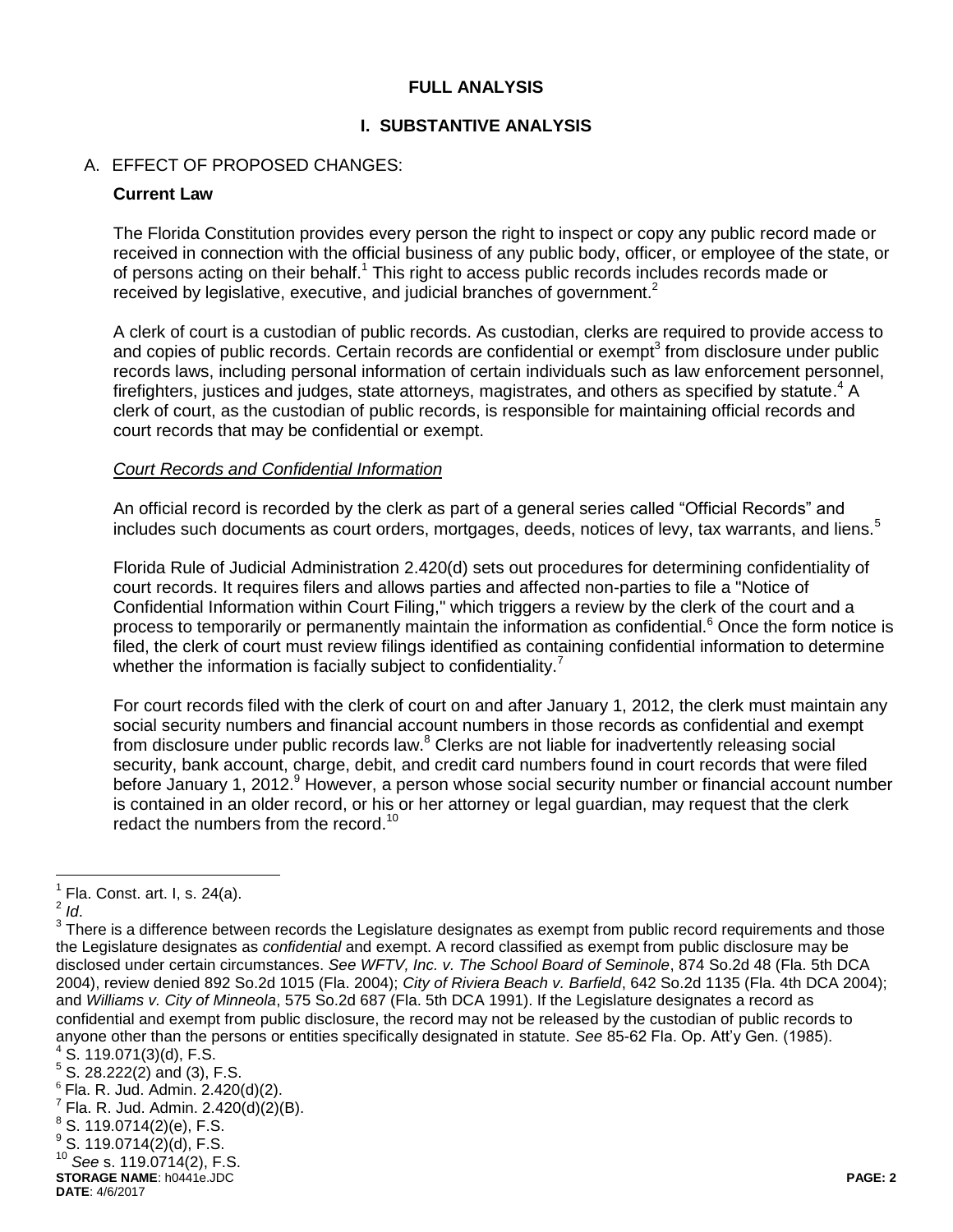Rule 2.420(d)(1)(B) of the Florida Rules of Judicial Administration requires the clerk of the court to designate and maintain the confidentiality of the following records or information, which are exempt from disclosure under existing law:

- Chapter 39, F.S., records relating to dependency matters, termination of parental rights, guardians ad litem, child abuse, neglect, and abandonment (ss. 39.0132(3) and (4)(a), F.S).
- Adoption records (s. 63.162, F.S).
- Social Security, bank account, charge, debit, and credit card numbers (s. 119.0714(1)(i)-(j) and  $(2)(a)-(e)$ , F.S.).
- HIV test results and the identity of any person upon whom an HIV test has been performed (s. 381.004(2)(e), F.S.).
- Records, including test results, held by the Department of Health or its authorized representatives relating to sexually transmissible diseases (s. 384.29, F.S.).
- Birth records and portions of death and fetal death records (ss. 382.008(6) and 382.025(1), F.S.).
- Information that can be used to identify a minor petitioning for a waiver of parental notice when seeking to terminate pregnancy (s. 390.01116, F.S.).
- Clinical records under the Baker Act (s. 394.4615(7), F.S.).
- Records of substance abuse service providers which pertain to the identity, diagnosis, and prognosis of and service provision to individuals (s. 397.501(8), F.S.).
- Clinical records of criminal defendants found incompetent to proceed or acquitted by reason of insanity (s. 916.107(8), F.S.).
- Estate inventories and accountings (s. 733.604(1), F.S.).
- The victim's address in a domestic violence action on petitioner's request (s. 741.30(3)(b), F.S.).
- Protected information regarding victims of child abuse or sexual offenses (ss. 119.071(2)(h) and 119.0714(1)(h), F.S.).
- Gestational surrogacy records (s. 742.16(9), F.S.).
- Guardianship reports, orders appointing court monitors, and orders relating to findings of no probable cause in guardianship cases (ss. 744.1076 and 744.3701, F.S.).
- Grand jury records (ss.  $905.17$  and  $905.28(1)$ , F.S.).
- Records acquired by courts and law enforcement regarding family services for children (s. 984.06(3)-(4), F.S.).
- Juvenile delinquency records (ss. 985.04(1) and 985.045(2), F.S.).
- Records disclosing the identity of persons subject to tuberculosis proceedings and records held by the Department of Health or its authorized representatives relating to known or suspected cases of tuberculosis or exposure to tuberculosis (ss. 392.545 and 392.65, F.S.).
- Complete presentence investigation reports (Fla. R. Crim. P. 3.712).
- Forensic behavioral health evaluations under ch. 916, F.S. (s. 916.1065, F.S.).
- Eligibility screening, substance abuse screening, behavioral health evaluations, and treatment status reports for defendants referred to or considered for referral to a drug court program (s. 397.334(10)(a), F.S.).

Similarly, Rule 2.425, of the Florida Rules of Judicial Administration, relates to the minimization of filing sensitive information. Under this rule, designated sensitive information is formatted to limit the amount of confidential information filed with a court. In relevant part, the rule, unless authorized by statute, rule of court, or court order provides that court filings should not contain any portion of an individual's:

- Social security number,
- Bank account number,
- Credit card account number,
- Charge account number, or
- $\bullet$  Debit account number.<sup>11</sup>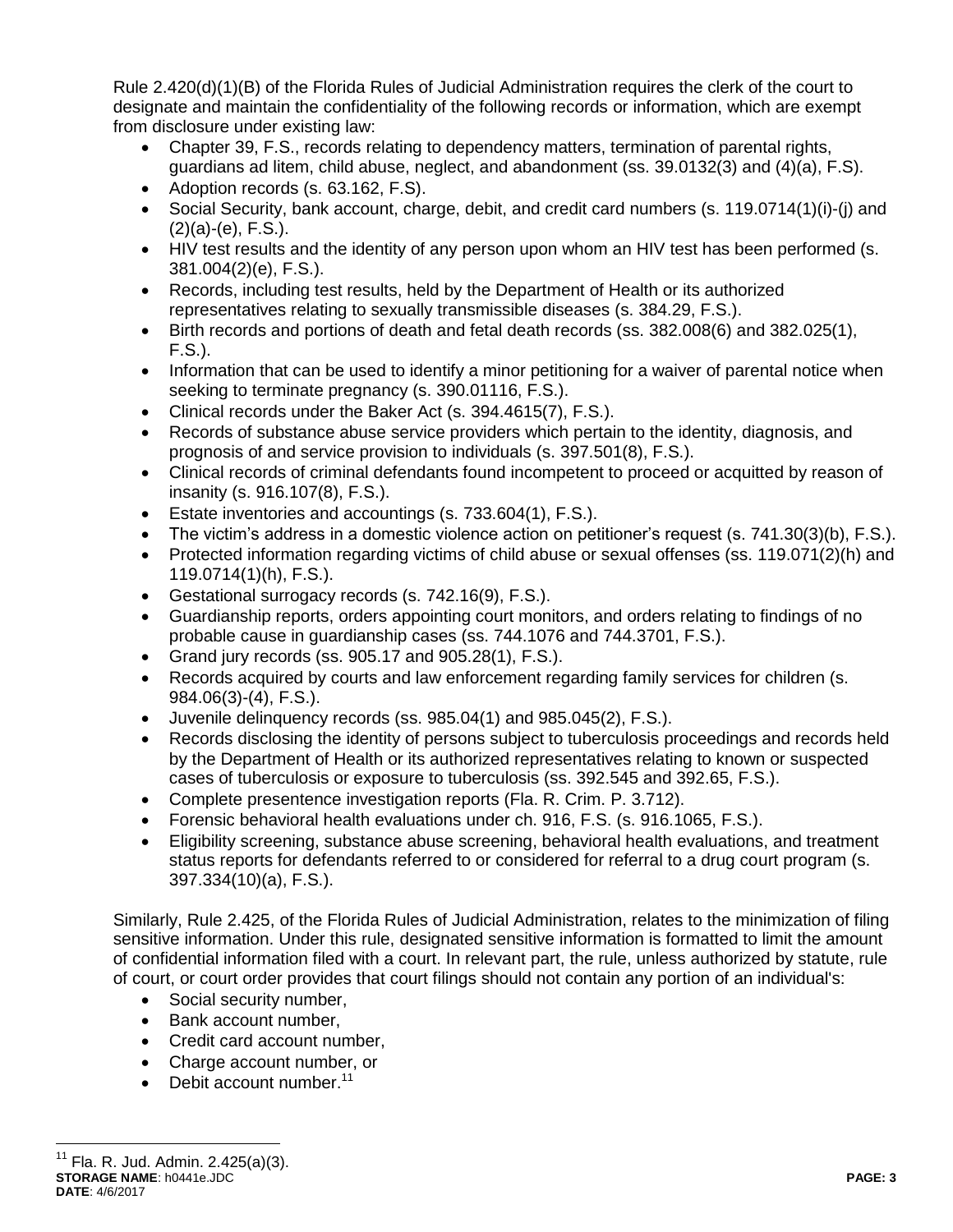Rule 2.515 of the Florida Rules of Judicial Administration requires every document of a party represented by an attorney be signed by at least one attorney of record. The attorney's signature constitutes a certificate by the attorney that, among other things, the document contains no confidential or sensitive information or that any such information has been protected by identifying the confidential or sensitive information in accordance with the requirements of the Florida Rules of Judicial Administration.<sup>12</sup>

# *Clerks of Court Liability*

Clerks also enjoy immunity from liability under common law. This may be in the form of either judicial immunity or qualified immunity.

The doctrine of judicial immunity insures that judges are immune from liability for damages for acts committed within their judicial jurisdiction and is essential to the preservation of an independent judiciary.<sup>13</sup> Judges enjoy absolute immunity for acts performed in the course of their judicial capacities unless they clearly act without jurisdiction.<sup>14</sup> This doctrine has been extended to quasi-judicial officials, such as a clerk of court, performing judicial acts.<sup>15</sup> In Florida, judicial immunity applies to all forms of suits against judicial officials, not just suits for money damages.<sup>16</sup>

Acts or omissions by a government official that are not protected by absolute immunity, such as judicial immunity, may be protected by qualified immunity.<sup>17</sup> The central purpose of qualified immunity is to protect public officials from undue interferences with their duties and from potentially disabling threats of liability. The doctrine insulates government officials from personal liability for money damages for actions taken pursuant to their discretionary authority insofar as their conduct does not violate clearly established statutory or constitutional rights of which a reasonable person would have known.

Qualified immunity applies to all except the plainly incompetent or those who knowingly violate the law and turns upon the objective legal reasonableness of the official's action assessed in light of the legal rules that were clearly established at the time when the action was taken. To abrogate or limit a government official's immunity, a statute must be clear.<sup>18</sup>

## **Effect of Proposed Changes**

The bill provides that a clerk of court is not liable if confidential information is disclosed due to the filer's failure to disclose the existence of the confidential information to the clerk, as required by the Florida Rules of Judicial Administration.

The bill also removes outdated language.

# B. SECTION DIRECTORY:

Section 1 amends s. 119.0714, F.S., related to court files; court records; official records.

Section 2 provides an effective date of July 1, 2017.

 $\overline{a}$ 

<sup>17</sup> "Qualified Immunity" is defined to mean "[i]mmunity from civil liability for a public official who is performing a discretionary function, as long as the conduct does not violate clearly established constitutional or statutory rights." *Black's Law Dictionary* 643 (9th ed. abr., 2010).

**STORAGE NAME**: h0441e.JDC **PAGE: 4** <sup>18</sup> *Bates v. St. Lucie County Sheriff's Office*, 31 So.3d 210, 213 (Fla. 4th DCA 2010).

**DATE**: 4/6/2017

 $12$  Fla. R. Jud. Admin. 2.515(a)(4).

<sup>13</sup> *Berry v. State*, 400 So.2d 80, 82–83 (Fla. 4th DCA 1981).

<sup>14</sup> *Id.* at 83.

<sup>15</sup> *See Zoba v. City of Coral Springs*, 189 So.3d 888 (Fla. 4th DCA 2016); *see also Fong v. Forman*, 105 So.3d 650 (Fla. 4th DCA 2013).

<sup>16</sup> *Fuller v. Truncale*, 50 So.3d 25, 30 (Fla. 1st DCA 2010).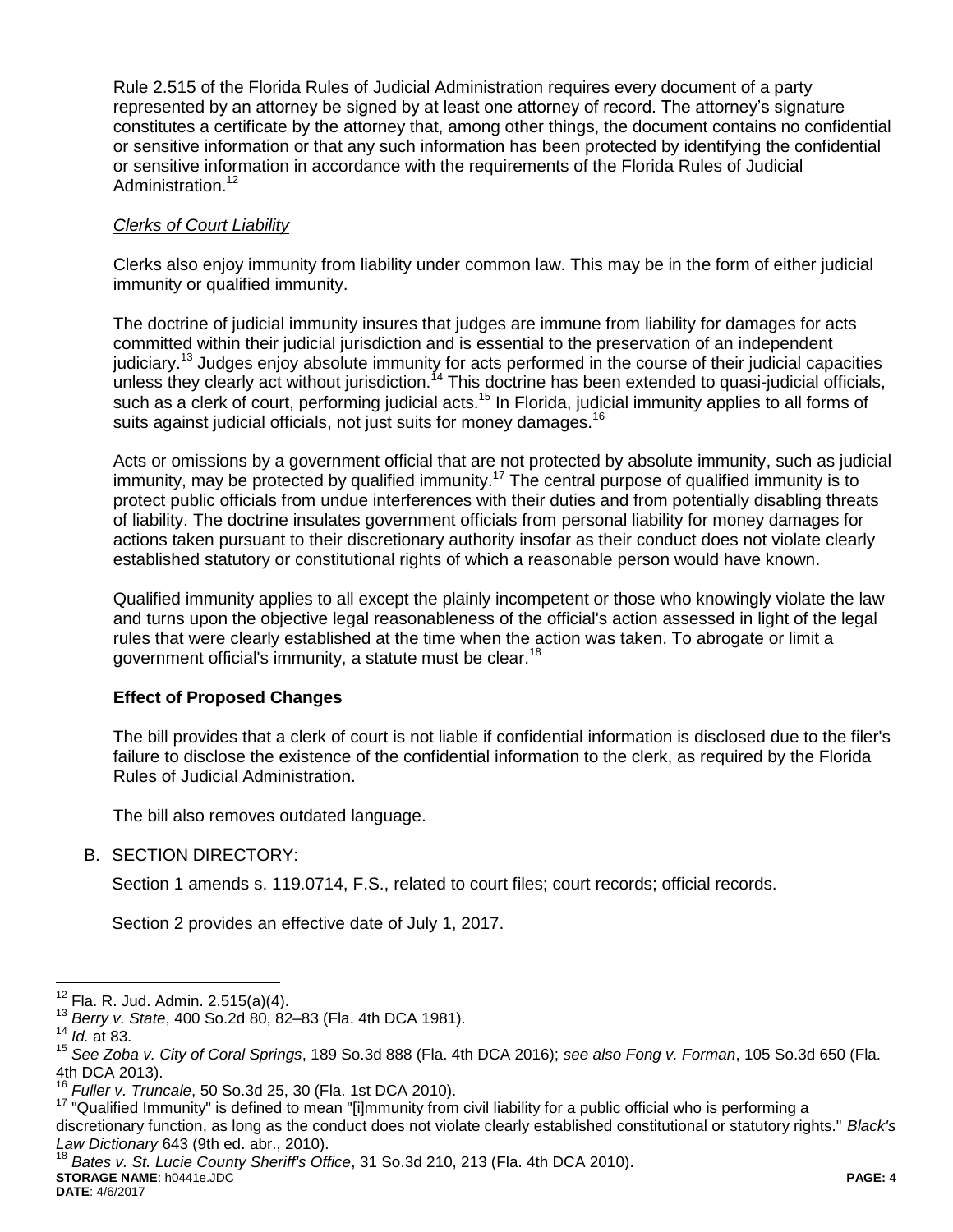## **II. FISCAL ANALYSIS & ECONOMIC IMPACT STATEMENT**

- A. FISCAL IMPACT ON STATE GOVERNMENT:
	- 1. Revenues:

The bill does not appear to have any impact on state revenues.

2. Expenditures:

The bill has the potential to result in an indeterminate positive impact for clerks through savings on legal fees.<sup>19</sup>

- B. FISCAL IMPACT ON LOCAL GOVERNMENTS:
	- 1. Revenues:

The bill does not appear to have any impact on local government revenues.

2. Expenditures:

The bill does not appear to have any impact on local government expenditures.

C. DIRECT ECONOMIC IMPACT ON PRIVATE SECTOR:

The bill does not appear to have any direct economic impact on the private sector.

D. FISCAL COMMENTS:

None.

# **III. COMMENTS**

## A. CONSTITUTIONAL ISSUES:

1. Applicability of Municipality/County Mandates Provision:

Not applicable. The bill does not appear to require counties or municipalities to take an action requiring the expenditure of funds, reduce the authority that counties or municipalities have to raise revenue in the aggregate, nor reduce the percentage of state tax shared with counties or municipalities.

2. Other:

None.

B. RULE-MAKING AUTHORITY:

The bill does not appear to create a need for rulemaking or rulemaking authority.

C. DRAFTING ISSUES OR OTHER COMMENTS:

None.

 $\overline{a}$